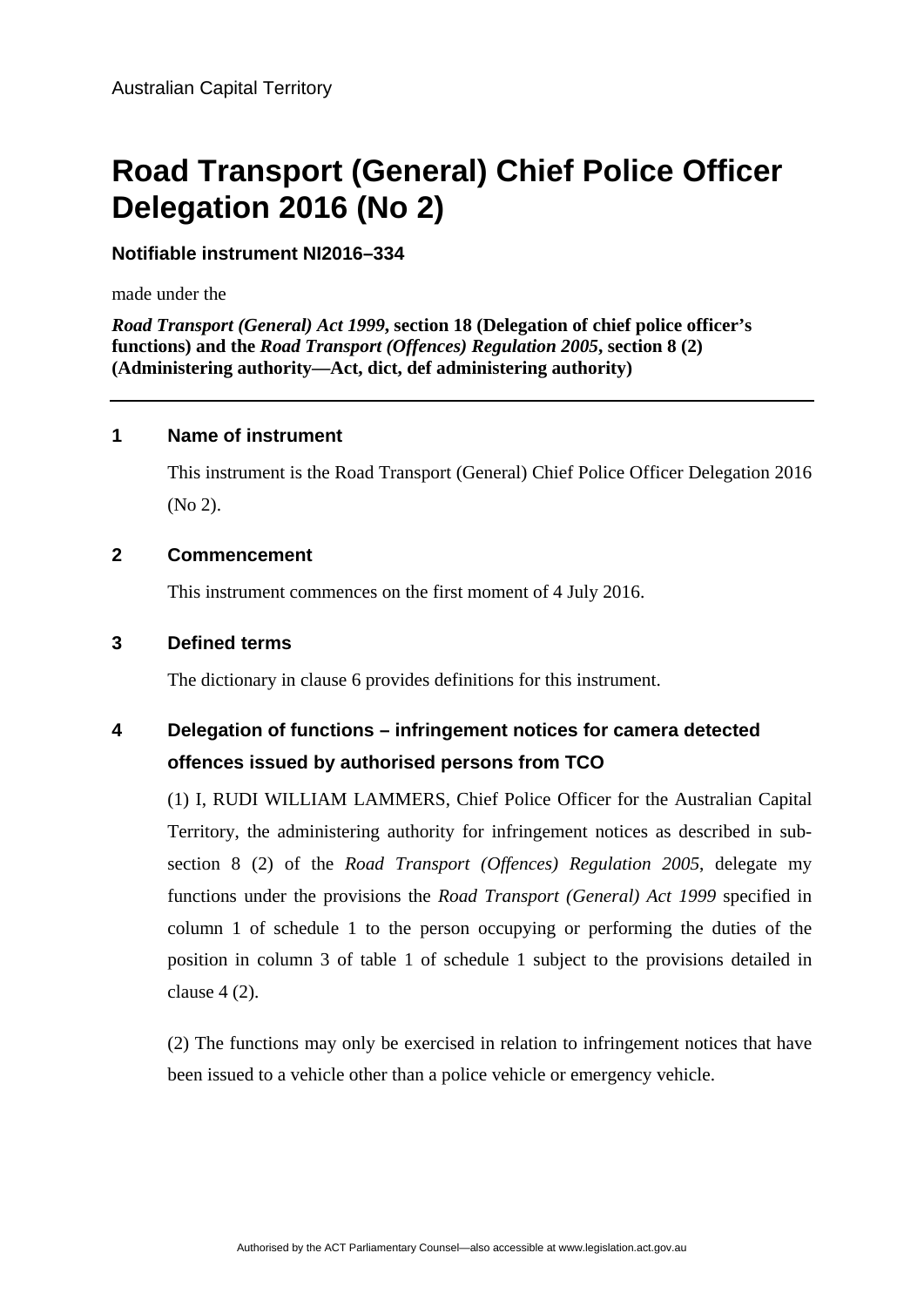## **5 Delegation of functions – infringement notices issued by authorised persons from VITU**

(1) I, RUDI WILLIAM LAMMERS, Chief Police Officer for the Australian Capital Territory, the administering authority for infringement notices as described in subsection 8 (2) of the *Road Transport (Offences) Regulation 2005*, delegate my functions under the provisions the *Road Transport (General) Act 1999* specified in column 1 of schedule 1 to the person occupying or performing the duties of the position in column 3 of table 2 of schedule 1 subject to the provisions detailed in clause 5 (2).

(2) The functions may only be exercised in relation to infringement notices that have been issued to a vehicle other than a police vehicle or emergency vehicle.

#### **6 Dictionary**

In this instrument:

*emergency vehicle*, means any vehicle driven by a person who is:

(a) an emergency worker for the provision; and

(b) driving the vehicle in the course of his or her duties as an emergency worker.

*emergency worker*, means a person who is an emergency worker for the Rules, or the provision, under another law of this jurisdiction.

*IPU* means the Infringement Plan Unit of the Road Transport Authority of the Australian Capital Territory

*PN* means position number

*police officer*, means a person who is a police officer for the Rules, or the provision, under another law of this jurisdiction.

*police vehicle*, means any vehicle driven by a person who is:

(a) a police officer for the provision; and

(b) driving the vehicle in the course of his or her duties as a police officer.

*PR* means Parking Review Office of the Australian Capital Territory

*RUS* means the Road User Services

*RTA* means the Road Transport Authority of the Australian Capital Territory

*TCO* means the Traffic Camera Office of the Australian Capital Territory

*VITU* means the Vehicle Inspection and Technical Unit of the Road Transport Authority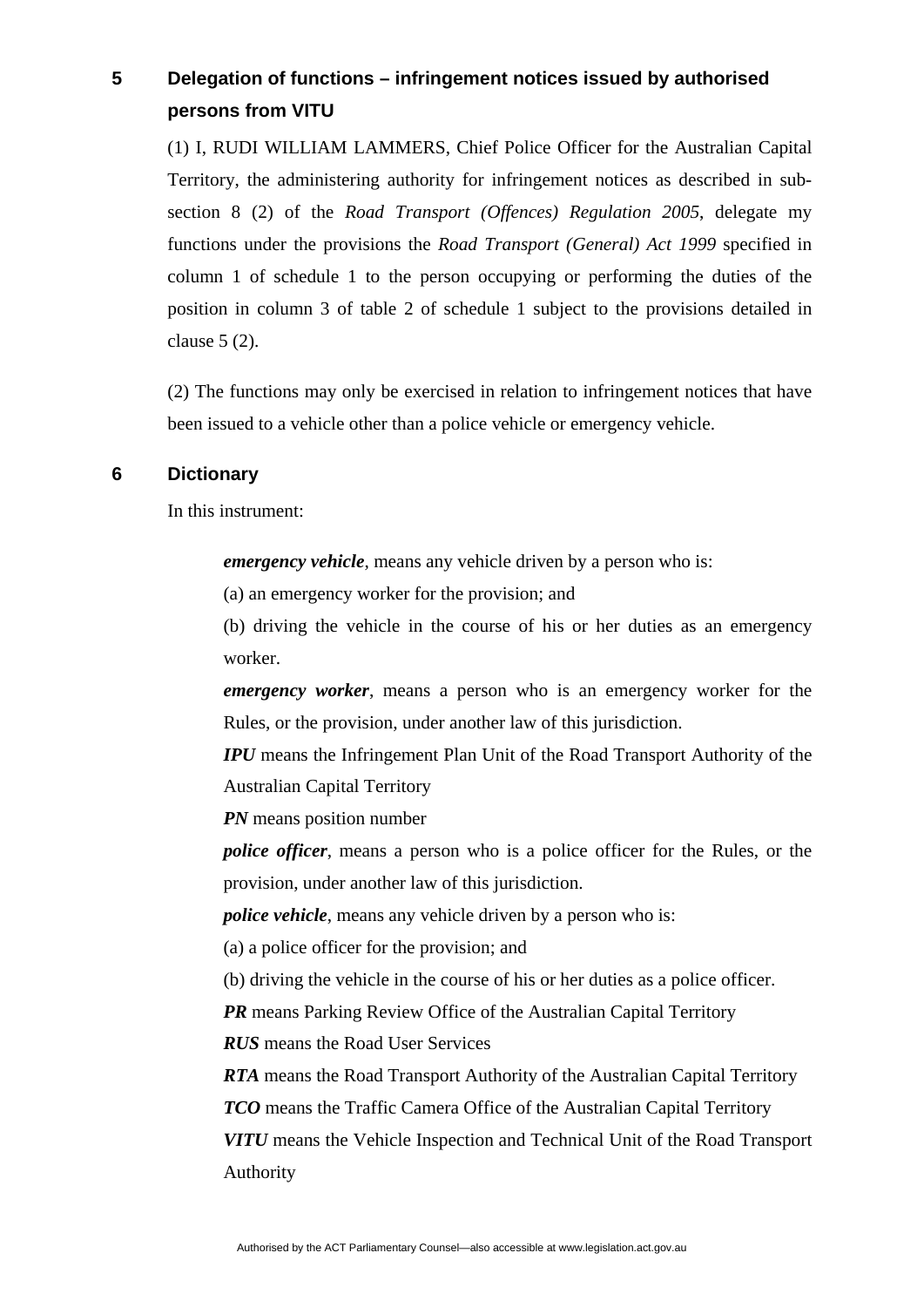### **7 Revocation**

I revoke NI2010-12, dated 16 December 2009, effective from the first moment of

4 July 2016.

Rudi William Lammers APM Chief Police Officer for the Australian Capital Territory

29 June 2016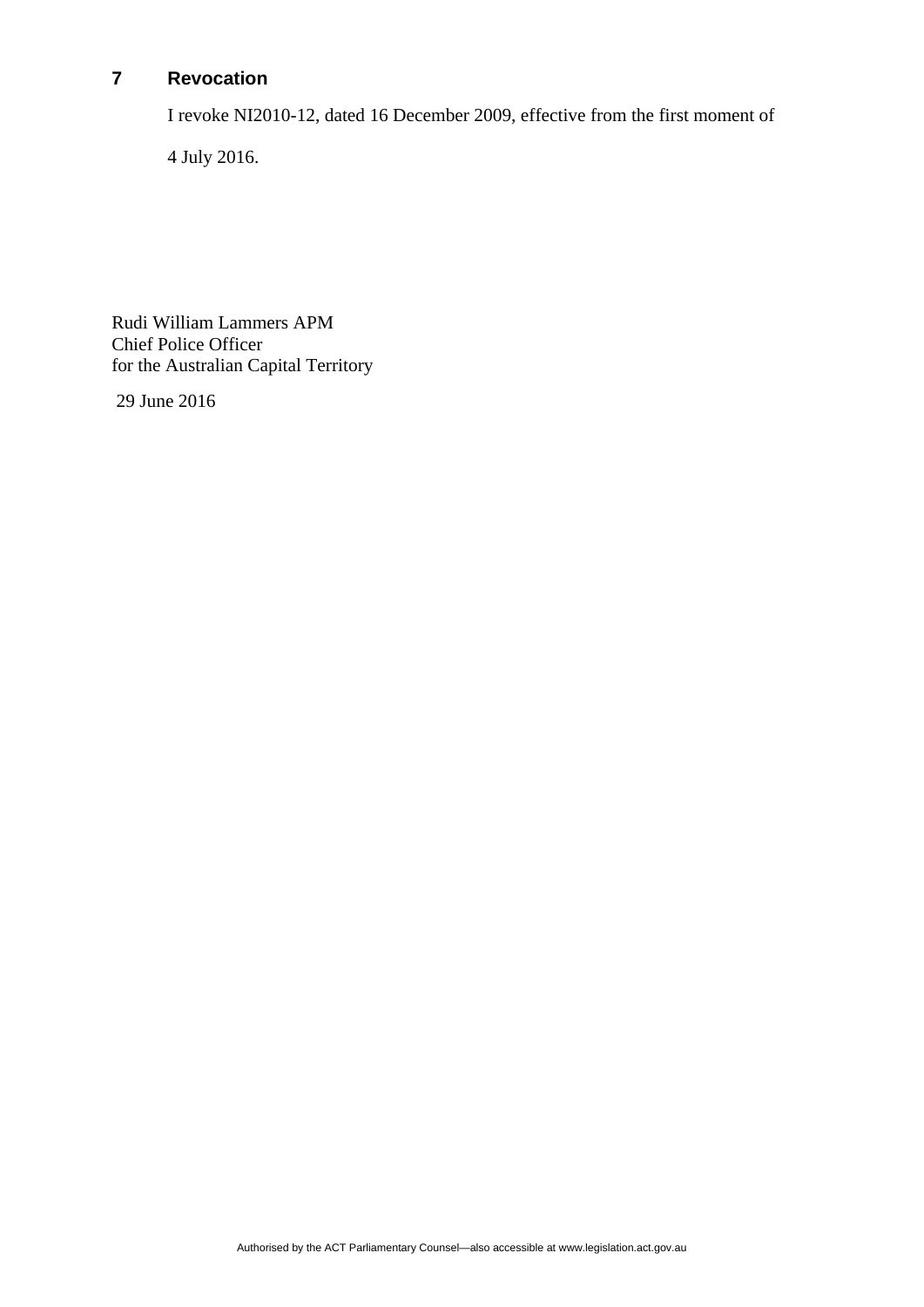*Road Transport (General) Chief Police Officer Delegation 2016 (No 2) – Schedule 1* 

| <b>Regulation 2005</b>                                       |                                                                            |                                                                                                                                                                                                                                                                                                |                                                                                                                                                                                                             |
|--------------------------------------------------------------|----------------------------------------------------------------------------|------------------------------------------------------------------------------------------------------------------------------------------------------------------------------------------------------------------------------------------------------------------------------------------------|-------------------------------------------------------------------------------------------------------------------------------------------------------------------------------------------------------------|
|                                                              | <b>Table 1 – Specific Delegations</b>                                      |                                                                                                                                                                                                                                                                                                |                                                                                                                                                                                                             |
| <b>Column 1</b>                                              | <b>Column 2</b>                                                            | Column <sub>3</sub>                                                                                                                                                                                                                                                                            | Column 4                                                                                                                                                                                                    |
| Road<br>transport<br>description<br>legislation<br>provision | <b>Function description</b>                                                | <b>Position</b><br>number                                                                                                                                                                                                                                                                      | <b>Position description</b>                                                                                                                                                                                 |
| Section 29                                                   | Allow or refuse an<br>application for<br>extension of time to do<br>things | <b>PN E00346</b><br>PN 867<br>PN 14521<br>PN 19911<br>PN 17807<br>PN 33121<br>PN 4683<br>PN 36988, 36999,<br>37000                                                                                                                                                                             | Senior Director, TR<br>Manager, RUS<br>Manager, TCO<br><b>Assistant Manager, TCO</b><br><b>Operations Manager, TCO</b><br>Manager Compliance<br><b>Manager Operations</b><br>Managers Traffic Camera Review |
|                                                              |                                                                            | PN's 1038, 2498,<br>4686, 4986, 7807,<br>11968, 11970,<br>11971, 13861,<br>14521, 17807,<br>17810, 17811,<br>17812, 17819,<br>17820, 17821,<br>19911, 21753,<br>21754, 21755,<br>21756, 31761,<br>32048, 32050,<br>32057, 32179.<br>32187, 33400,<br>34158, 34449,<br>37064, 37065<br>PN 10885 | Systems Officer, TCO<br>Shift Supervisor, TCO<br>Customer Service Officer, TCO<br>Adjudication Officer, TCO<br>Adjudication Officer, PR<br><b>Customer Service Officer, IPU</b>                             |
| Column <sub>1</sub>                                          | <b>Column 2</b>                                                            | Column 3                                                                                                                                                                                                                                                                                       | Court Officer, Parking Review<br>Column 4                                                                                                                                                                   |
| Road<br>transport<br>description<br>legislation<br>provision | <b>Function description</b>                                                | <b>Position</b><br>number                                                                                                                                                                                                                                                                      | <b>Position description</b>                                                                                                                                                                                 |

**Delegations in relation to functions under the** *Road Transport (General) Act* **relating to infringement notice offences mentioned in sections 8 (2) of the** *Road Transport (Offences)*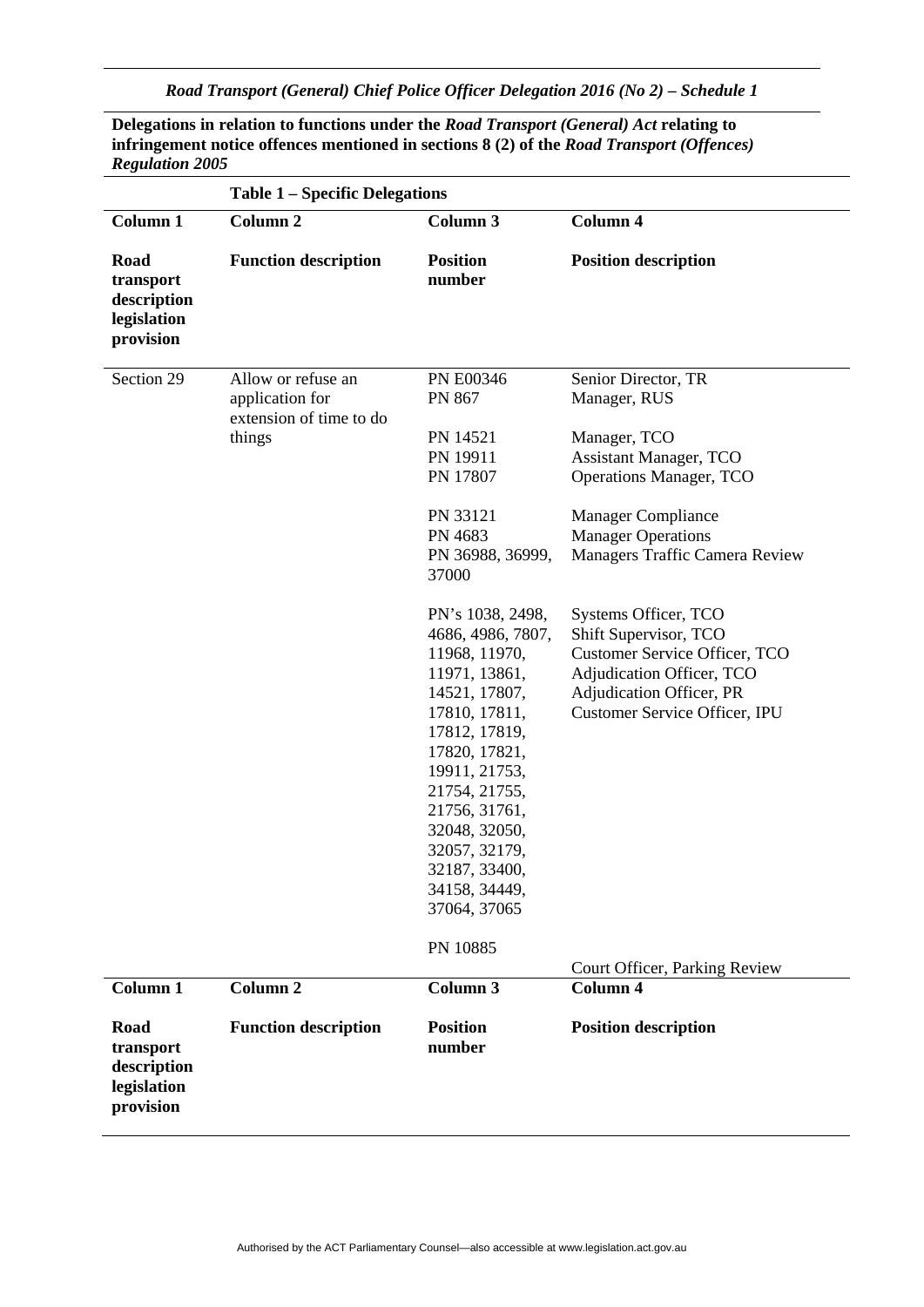| Section 35 | Take action in response | PN E00346                 | Senior Director, TR                   |
|------------|-------------------------|---------------------------|---------------------------------------|
|            | to an application for   | PN 867                    | Manager, RUS                          |
|            | withdrawal of an        |                           |                                       |
|            | infringement notice     | PN 14521                  | Manager, TCO                          |
|            |                         | PN 19911                  | <b>Assistant Manager, TCO</b>         |
|            |                         | PN 17807                  | <b>Operations Manager, TCO</b>        |
|            |                         | PN 33121                  | <b>Manager Compliance</b>             |
|            |                         | PN 4683                   | <b>Manager Operations</b>             |
|            |                         | PN 36988, 36999,<br>37000 | <b>Managers Traffic Camera Review</b> |
|            |                         | PN's 1038, 2498,          | Systems Officer, TCO                  |
|            |                         | 4686, 4986, 7807,         | Shift Supervisor, TCO                 |
|            |                         | 11968, 11970,             | Customer Service Officer, TCO         |
|            |                         | 11971, 13861,             | Adjudication Officer, TCO             |
|            |                         | 14521, 17807,             | Adjudication Officer, PR              |
|            |                         | 17810, 17811,             | <b>Customer Service Officer, IPU</b>  |
|            |                         | 17812, 17819,             |                                       |
|            |                         | 17820, 17821,             |                                       |
|            |                         | 19911, 21753,             |                                       |
|            |                         | 21754, 21755,             |                                       |
|            |                         | 21756, 31761,             |                                       |
|            |                         | 32048, 32050,             |                                       |
|            |                         | 32057, 32179,             |                                       |
|            |                         | 32187, 33400,             |                                       |
|            |                         | 34158, 34449,             |                                       |
|            |                         | 37064, 37065              |                                       |
|            |                         | PN 10885                  |                                       |
|            |                         |                           | Court Officer, Parking Review         |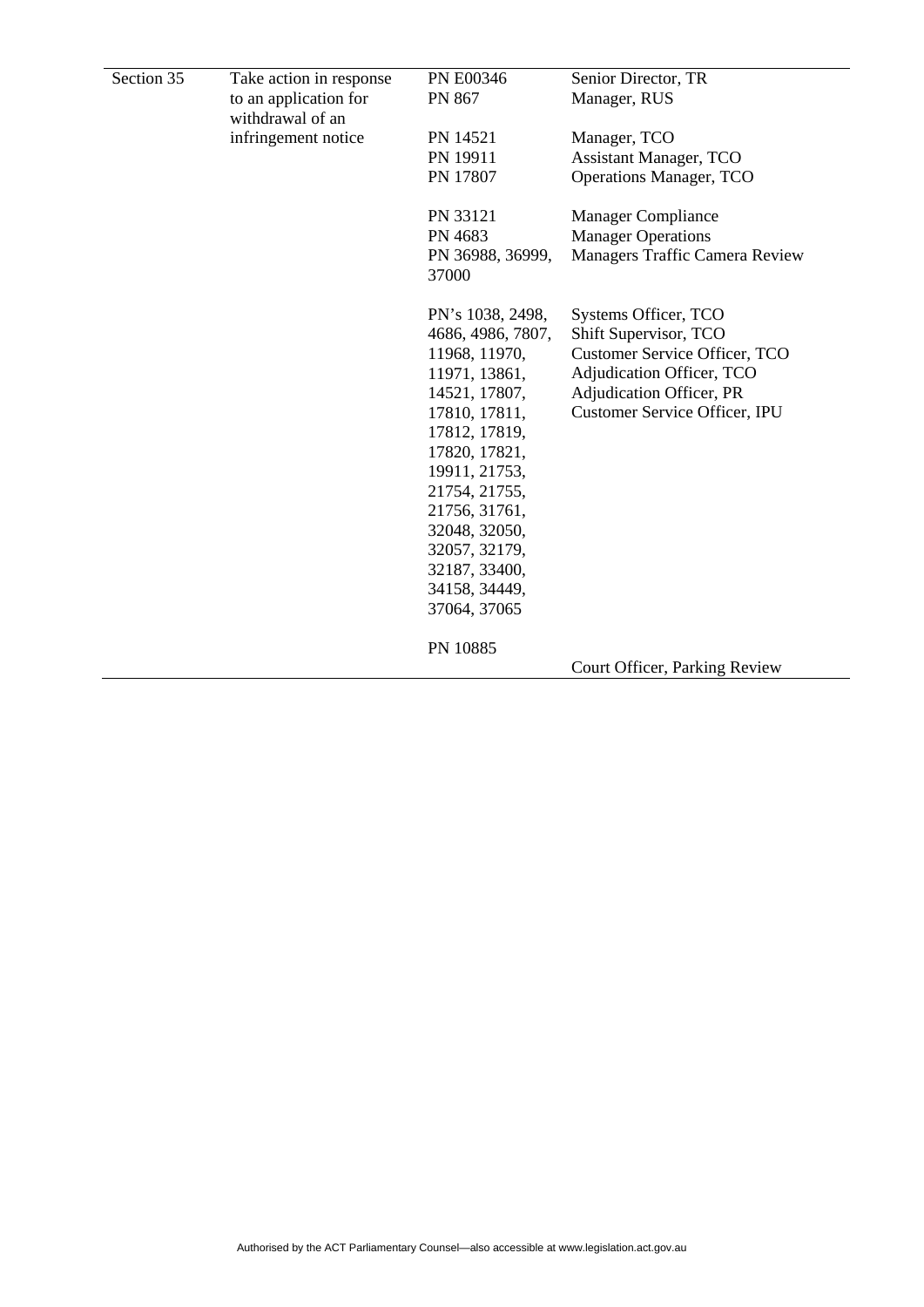| Column 1                                                     | Column <sub>2</sub>             | Column 3                                                                                                                                                                                                                                                                           | Column 4                                                                                                                                                                               |
|--------------------------------------------------------------|---------------------------------|------------------------------------------------------------------------------------------------------------------------------------------------------------------------------------------------------------------------------------------------------------------------------------|----------------------------------------------------------------------------------------------------------------------------------------------------------------------------------------|
| Road<br>transport<br>description<br>legislation<br>provision | <b>Function description</b>     | <b>Position</b><br>number                                                                                                                                                                                                                                                          | <b>Position description</b>                                                                                                                                                            |
| Section 36                                                   | Withdraw infringement<br>notice | <b>PN E00346</b><br>PN 867                                                                                                                                                                                                                                                         | Senior Director, TR<br>Manager, RUS                                                                                                                                                    |
|                                                              |                                 | PN 14521<br>PN 19911<br>PN 17807                                                                                                                                                                                                                                                   | Manager, TCO<br><b>Assistant Manager, TCO</b><br><b>Operations Manager, TCO</b>                                                                                                        |
|                                                              |                                 | PN 33121<br>PN 4683<br>PN 36988, 36999,<br>37000                                                                                                                                                                                                                                   | <b>Manager Compliance</b><br><b>Manager Operations</b><br>Managers Traffic Camera Review                                                                                               |
|                                                              |                                 | PN's 1038, 2498,<br>4686, 4986, 7807,<br>11968, 11970,<br>11971, 13861,<br>14521, 17807,<br>17810, 17811,<br>17812, 17819,<br>17820, 17821,<br>19911, 21753,<br>21754, 21755,<br>21756, 31761,<br>32048, 32050,<br>32057, 32179,<br>32187, 33400,<br>34158, 34449,<br>37064, 37065 | Systems Officer, TCO<br>Shift Supervisor, TCO<br><b>Customer Service Officer, TCO</b><br>Adjudication Officer, TCO<br>Adjudication Officer, PR<br><b>Customer Service Officer, IPU</b> |
|                                                              |                                 | PN 10885                                                                                                                                                                                                                                                                           | Court Officer, Parking Review                                                                                                                                                          |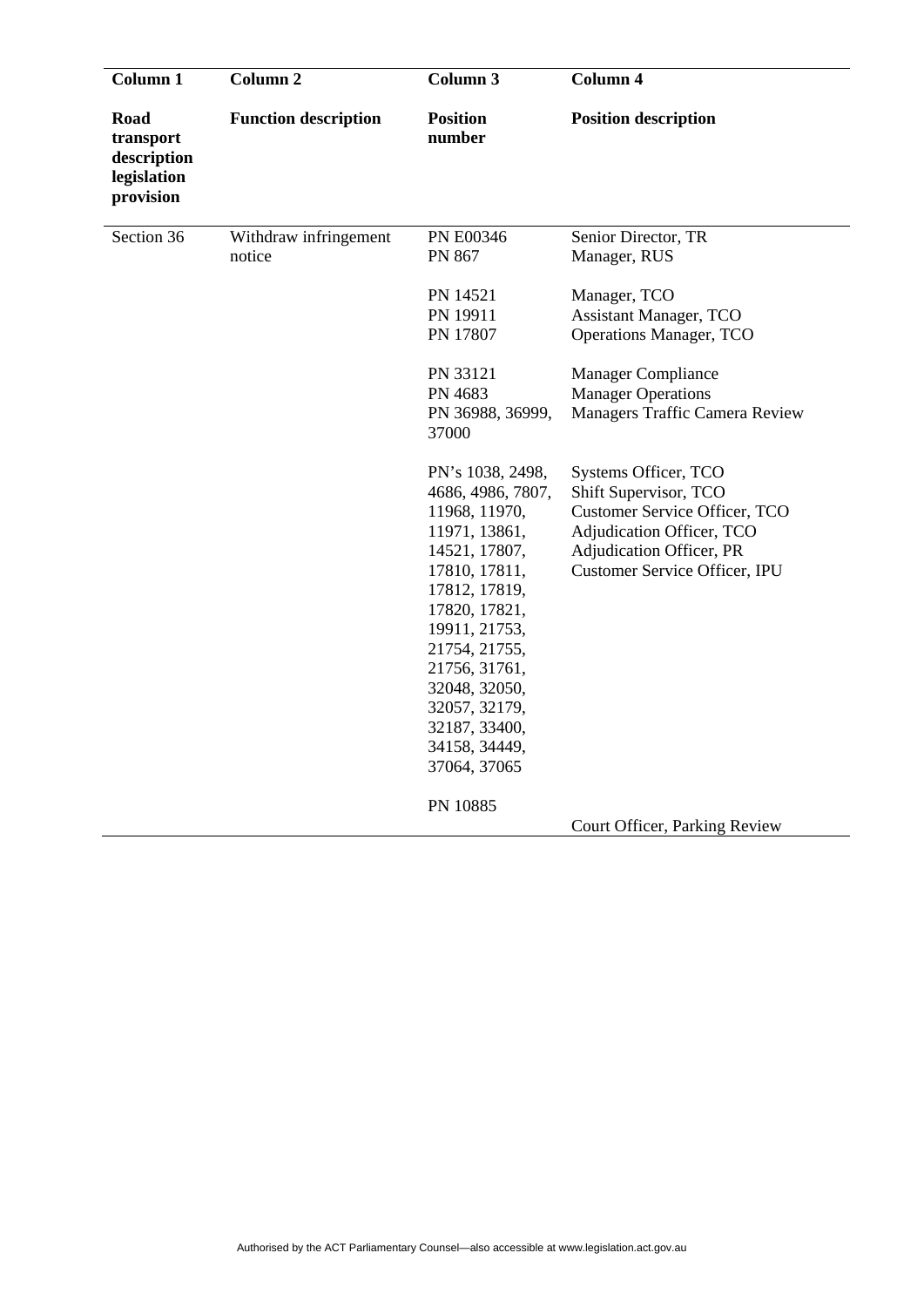| Column 1                                                     | Column <sub>2</sub>                                                            | Column 3                  | Column 4                         |
|--------------------------------------------------------------|--------------------------------------------------------------------------------|---------------------------|----------------------------------|
| Road<br>transport<br>description<br>legislation<br>provision | <b>Function description</b>                                                    | <b>Position</b><br>number | <b>Position description</b>      |
| Section 53                                                   | Take action where a                                                            | <b>PN E00346</b>          | Senior Director, TR              |
|                                                              | person disputes liability<br>for an infringement                               | PN 867                    | Manager, RUS                     |
|                                                              | notice offence                                                                 | PN 14521                  | Manager, TCO                     |
|                                                              |                                                                                | PN 19911                  | <b>Assistant Manager, TCO</b>    |
|                                                              |                                                                                | PN 17807                  | <b>Operations Manager, TCO</b>   |
|                                                              |                                                                                | PN 33121                  | <b>Manager Compliance</b>        |
|                                                              |                                                                                | PN 4683                   | <b>Manager Operations</b>        |
|                                                              |                                                                                | PN 36988, 36999,<br>37000 | Managers Traffic Camera Review   |
|                                                              |                                                                                | PN 10885                  | Court Officer, Parking Review    |
| Section 56                                                   | Provide evidentiary                                                            | PN 14521                  | Manager, TCO                     |
|                                                              | certificates for                                                               | PN 19911                  | <b>Assistant Manager, TCO</b>    |
|                                                              | proceedings for<br>infringement notice<br>offences                             | PN 17807                  | <b>Operations Manager, TCO</b>   |
|                                                              | Mater Restion $105$ of the Levi-Lating $A_{11}$ 2001 a meteorogy to the agency |                           | ant af a nashrida (banna<br>$-1$ |

Note**:** Section 185 of the *Legislation Act 2001* - a reference to the occupant of a position (however expressed) includes a reference to anyone for the time being occupying the position.